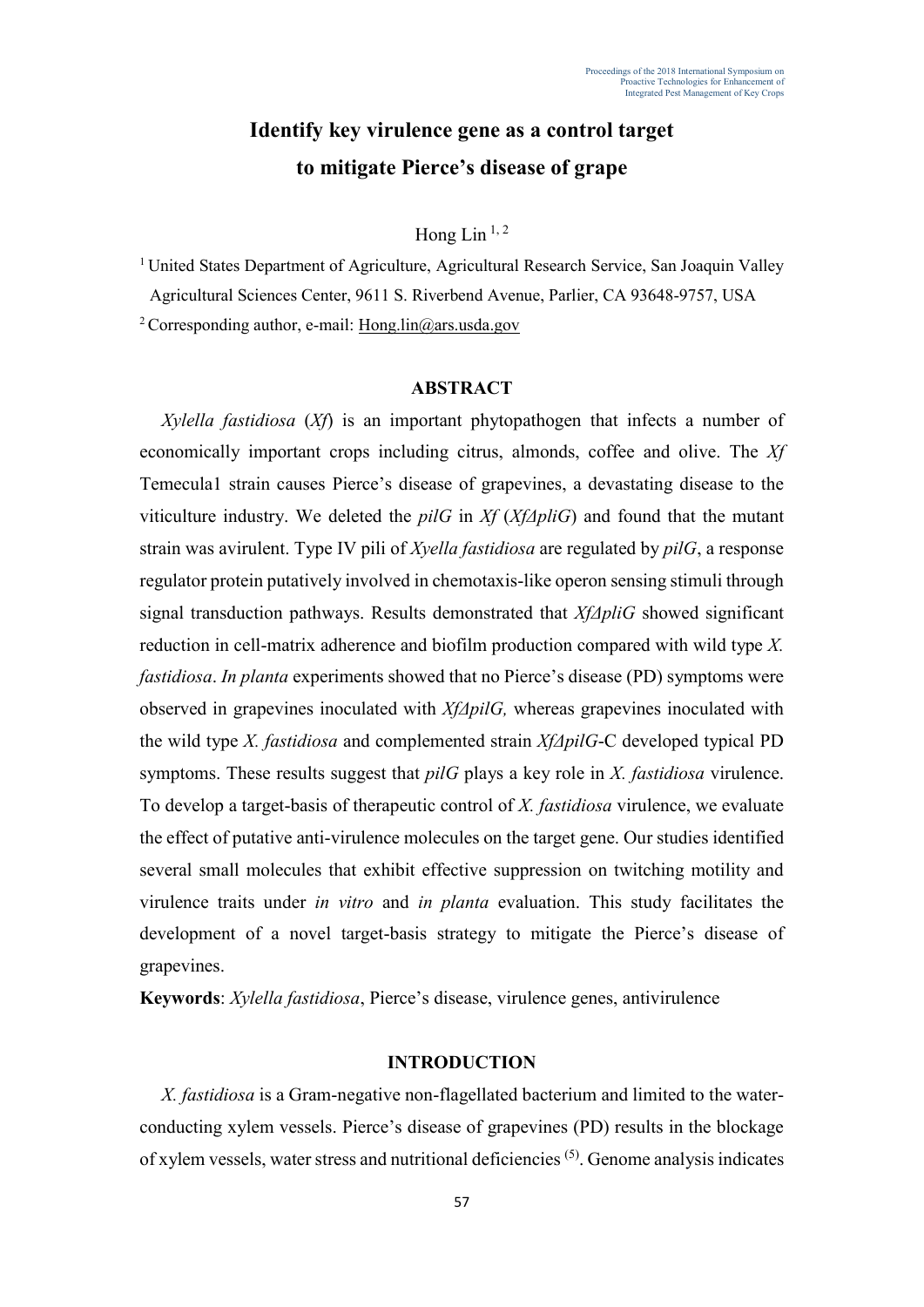that *X. fastidiosa* is involved in the mechanisms associated with pathogenicity and virulence such as toxins, antibiotics and ion sequestration systems, as well as bacterium-bacterium and bacterium-host interactions mediated by a range of proteins. Like most phytopathogens, *X. fastidiosa* possesses a wide array of virulence factors to invade their hosts and develop diseases. These virulence factors are precisely regulated to reduce unnecessary expression cost and to maximize fitness. To this regard, the pathogens use environmental cues to regulate their virulence gene expression. Therefore, a dynamic regulation of virulence factor expression is a key strategy utilized by pathogens. Twitching motility is a flagella-independent form of bacterial translocation over moist surfaces. It occurs in a manner of jerky motility. Twitching is mediated by the activity of filament-like structure called type IV [pili](https://en.wikipedia.org/wiki/Pilus) which extend from the cell's exterior. Active movement mediated by the twitching system has been shown to be an important component of the pathogenic mechanisms.

The twitching motility of *X. fastidiosa* has been microscopically characterized  $(7, 9)$ . The colonization of xylem vessels is dependent on the ability of *X. fastidiosa* to migrate within xylem vessels. At least about twenty genes in *X. fastidiosa* genome have been putatively identified to be associated with type IV pili. The *pilB*, *pilQ*, and *pilR* mutants, for example, result in the defect of type IV pili and non-twitching phenotypes that showed reduced disease symptoms in grapevines  $(7, 9)$ . These suggest that twitching motility provides *X. fastidiosa* not only a means for long-distance intra-plant movement and colonization but also contributes toward virulence.

The activity of twitching motility of *X. fastidiosa* was controlled by a chemotaxislike regulatory system (2,14), Pil-Chp operon, similar to that in *P. aeruginosa* and *E. coli* (3, 4). Like *P. aeruginosa* CheIV (Pil-Chp) cluster, *X. fastidiosa* possesses a single predicated chemosensory system, Pil-Chp operon that regulates the twitching motility of type IV pili (4, 15). Pil-Chp operon of *X. fastidiosa* encodes proteins involved in signal transduction pathways including *pilG, pilI, pilJ, pilL, chpB* and *chpC* as in *P. aeruginosa* and *E. coli*  $(2, 4)$ . Upon binding of the chemical stimuli in the periplasmic domain, the transmembrane chemoreceptors activate a signalling cascade in the cytoplasmic portions and ultimately control bacterial twitching motility  $(2)$ . A phosphoshuttle protein PilG in Pil-Chp operon of *X. fastidiosa* is homologous to CheY, a response regulator in chemotaxis systems of *E. coli* and *P. aeruginosa*, in which CheY interacts with the flagellar motor proteins  $(3, 4)$ . Recent studies indicated that the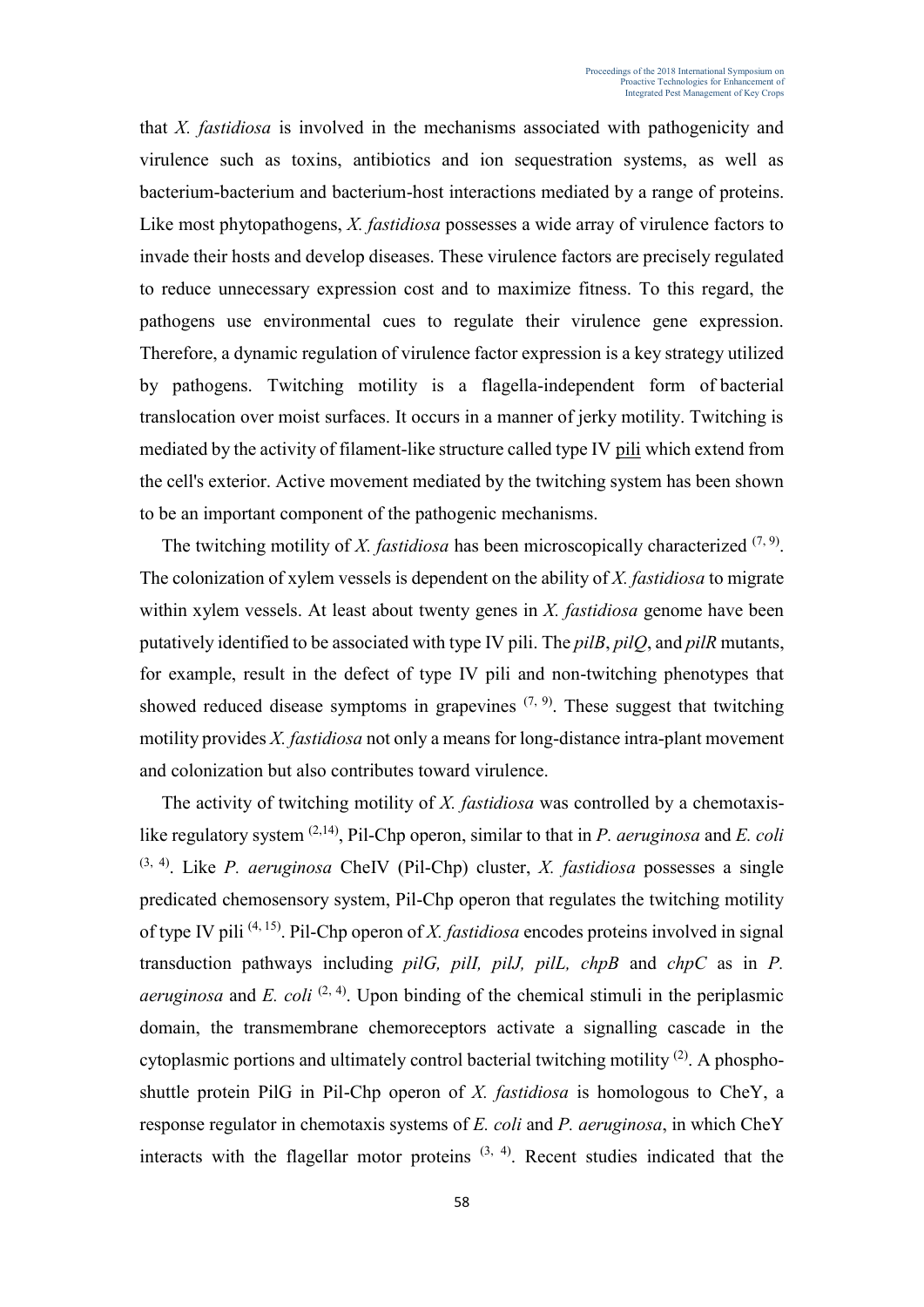homologue of chemotaxis regulator, PilG is required for the twitching motility of *X. fastidiosa* since the *pilG*-deleted *X. fastidiosa* strain was deficient in twitching motility  $(14)$ . The critical roles of the Pil-Chp operon in the virulence in *X. fastidiosa* were examined recently  $(2, 14)$ .

The mobility mediated by pili genes were reported to play important roles in the pathogenicity of animal and human bacterial pathogens including *Vibrio cholera*, *Neisseria meningitides*, and alkalophic *Bacillus* strains (6, 8, 16). Recently, small molecule inhibitors targeting to bacterial motility were reported  $(6, 8, 16)$ . These molecules specifically bind the domains of the target genes and result in disrupting the function of virulence factors. For example, a small molecule amiloride was found to be able to target the extracellular Na<sup>+</sup>-driven flagellar motor resulting in the inhibition of the motility of alkalophic *Bacillus* strains <sup>(13, 16)</sup>. Rasmussen et al. <sup>(13)</sup> demonstrated that small molecules Quinazoline and its analogs effectively inhibited the expression of the cholera toxin and the toxin-coregulated pilus responsible for motility but did not affect the cell growth *in vitro*. In *X. fastidiosa,* the twitching motility *mediated by* type IV pili contributes toward virulence via the long-distance intra-plant movement and colonization. Thus, the disruptions of the functions of the type IV pilus genes via small molecule inhibitors that block the twitching motility of *X. fastidiosa* could be a promising strategy to disarm pathogenicity and prevent and/or block diseases development. The goal of this study was to determine the roles of *pilG* in cell growth, attachment, biofilm formation, pathogenicity and to evaluation of the effects of small molecular inhibitors on the twitching motility and the pathogenicity of *X. fastidiosa.* Our results demonstrate that the disrupting the function of the target gene by antivirulence molecules would suppress virulence of *X. fastidiosa*. Therefore, this strategy could provide a novel control method for grape PD management.

## **RESULTS AND DISCUSSION**

## *The roles of pilG in cell growth, attachment, biofilm formation, and pathogenicity*

*pilG*-knock-out strain *XfΔpilG* and its complemented strain *XfΔpilG-*C were obtained as described previously (14). The expression of *pilG* was not detected in *XfΔpilG* but was in complemented *XfΔpilG-*C (Data not shown). No significant difference in cell growth was observed between wild-type, *XfΔpilG* and *XfΔpilG-*C strains grown in liquid culture. The growth curves of the *XfΔpilG* mutant and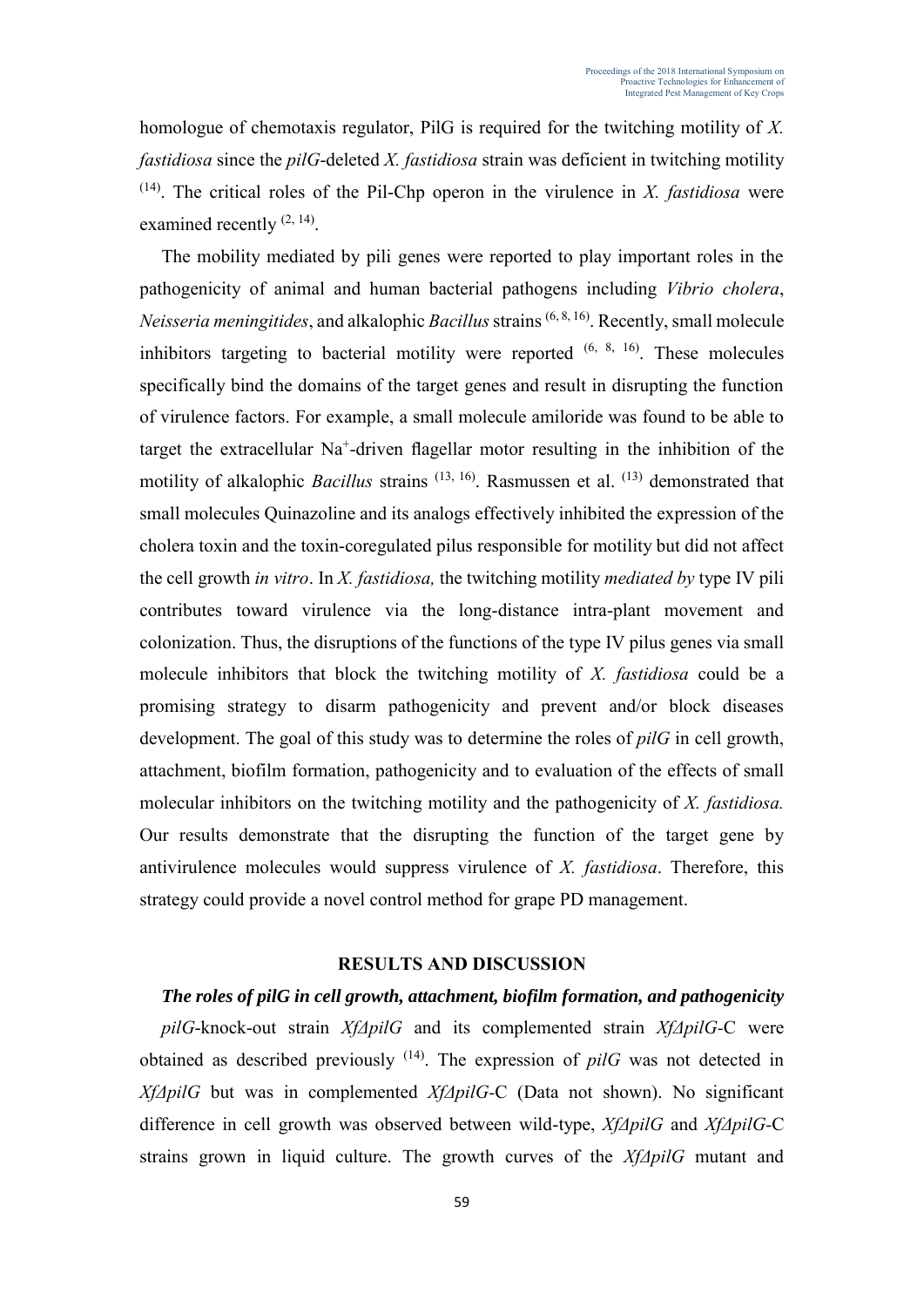complemented *XfΔpilG-*C strains paralleled wild-type, all three strains showed similar growth curves suggesting that deletion of *pilG* does not affect cell growth under rich cultural media. However, bacterial populations of mutant *XfΔpilG* strain are significantly lower than that of wild type and complemented strains in infected grapevines, indicating mutation causes the reduction of fitness in host. *In vitro* study showed that *X. fastidiosa* and *XfΔpilG-*C strains attached to the inner surface of walls of the tubes and formed a wide ring whereas no cell-attached ring was observed in *XfΔpilG* cells (Fig. 1A). The biofilm formation of *XfΔpilG* was about 5-6 fold less than that of wild-type and *XfΔpilG-*C strain (P<0.01) (Fig. 1B).

*In planta* pathogenicity assessment further confirmed that grapevines inoculated with *XfΔpilG-C* developed typical PD symptoms with a severity comparable to wild type. In contrast, grapevines inoculated with *XfΔpilG* exhibited no visible symptoms in greenhouse experiments (Fig. 2). The titer of *X. fastidiosa* was well correlated with the severity of disease symptoms. Grapevines inoculated by mutant strain had significantly lower of *Xf* populations than those inoculated by wt while complemented strains showed similar levels to wt (data not shown). Twitching motility is one of the important virulence factors. Several *X. fastidiosa* twitching motility-associated mutants have been reported  $(7, 9)$ . Most of these were found only in partial reduction in virulence and PD symptoms  $(1, 9)$ . In this study, however, we found that the pathogenicity was completely knocked-out in *XfΔpilG*. To this regard, based on our *in vitro* and *in planta* data we conclude that *pilG* could have critical roles involving multiple regulatory functions and pathogenicity, therefore, it is a central virulence factor in mediating PD development.

## *Effect of anti-virulence molecules on virulence*

Many pathogenic bacteria use a conserved membrane histidine sensor kinase (QseC) to respond to external signals or stimulus in order to promote the expression of virulence factors. Rasko et al  $(11)$  identified a small molecule that inhibits the binding of signals to QseC and prevented its autophosphorylation and consequently inhibited QseC-mediated activation of virulence gene expression. This type of small molecule usually is not toxic but specifically disrupt functional domain of the target genes. In addition, such small molecules (< 500 Daltons) are ready to be delivered into the cells. Since molecules only target to functional domains of virulence genes they don't likely impose selection pressure on cell growth. In addition, such molecules usually do not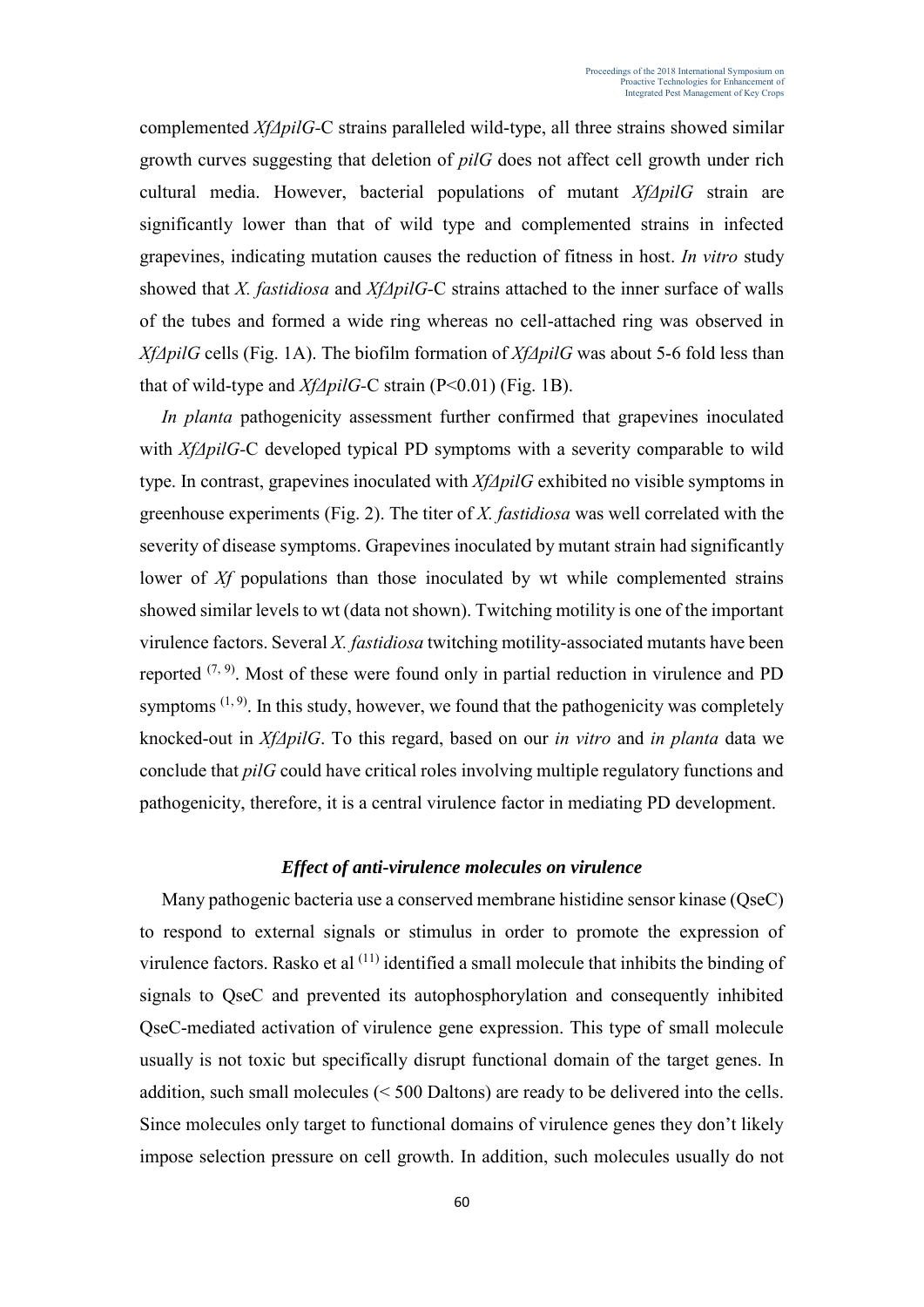repress pathogen growth but selectively inhibit the target virulence of pathogens in vitro and in vivo in animal (11). Similarly, several studies demonstrated that small molecules inhibitors had functional roles in inhibiting the pilus assembly and suppressing bacterial motility  $(8, 13, 17)$ . For example, the inhibition of motility with phenamil in *V. cholera* has been shown to have effects on virulence gene expression and mitigation of the disease development <sup>(17)</sup>. Consequently, these findings suggest that small molecules inhibitors could exert anti-virulence action on virulence traits of pathogens. Results from our study demonstrated that *pilG* mutant exhibited deficiency in twitching motility, reduction in biofilm formation, and virulence <sup>(14)</sup>. To examine whether antivirulence molecules are capable of disrupting twitching motility and therefore disarm pathogenicity of *X. fastidiosa*, we constructed a custom chemical library (ChemBridge Corp, San Diego, USA) consisting of two thousand putatively small molecule inhibitors*.*  We examined the peripheral fringe of cell morphology, an indication of the capability of type IV pilus-mediated twitching motility (14), and assessed the inhibitory effect of small molecules on the peripheral fringe morphologies of *X. fastidiosa*. From chemical library screening, we have identified several compounds that showed promising inhibitory effects on bacterial twitching motility. For example, one of the compounds, DL-3-Amino butyric acid exerts notable effective inhibition on peripheral fringes at a concentration of as low as 5µM. (Fig. 3). A microfluidic chamber time-lapse recording system further confirmed the suppression of twitching motility treated by selected antivirulence molecules (data not shown).

To further confirm the effect of small molecular inhibitors on the pathogenicity of *X. fastidiosa,* greenhouse-grown *X. fastidiosa-*infected tobacco plants were used for pathogenicity assay. Plants were mechanically inoculated with *X. fastidiosa.* Two weeks post-inoculation, plants in treatment group were foliar-sprayed with selected inhibitor compounds while plants in control group were sprayed with water. Spraying continued once a week for 4 weeks. Our results indicated that leaves of tobacco plants developed chlorosis and necrosis five weeks post inoculation with *X. fastidiosa* and symptoms continued up to 12 weeks while plants treated with DL-3-Amino butyric acid showed significantly alleviated symptoms (Fig. 4A) indicating treatment of virulence inhibitor mitigate *X. fastidiosa* infection and disease development. Anti-virulence treatment also resulted in lower bacterial titers compared to those of untreated tobacco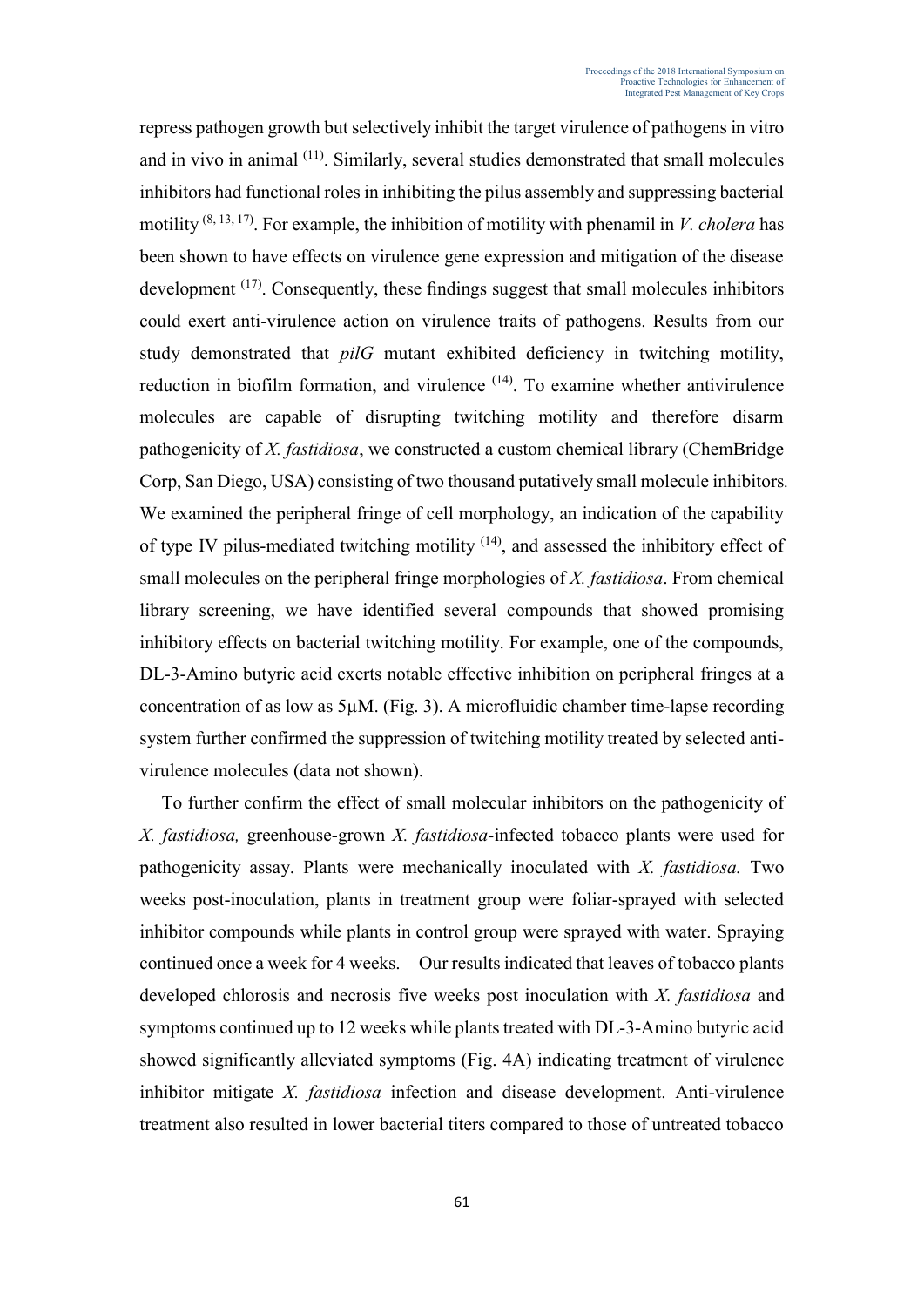plants (Figure. 4B). These results are consistent with the data obtained from *in vitro* evaluations.

## **CONCLUSIONS**

*X. fastidiosa* possesses a multitude of virulence factors that enable the pathogen to invade to and disseminate of pathogens in host and subsequently cause systemic infections. The virulence factors including cell-to-cell auto-aggregation, biofilm formation, and twitching motility are critical requirements for pathogenicity of *X. fastidiosa* (5, 10, 15) (Purcell and Saunders 1999; Hopkins 1989; Simpson et al. 2000). A conventional strategy to combat bacterium-associated diseases is to kill bacteria by antibiotics or bactericides which directly disrupt essential metabolic pathways such as preventing protein synthesis, cell wall synthesis and DNA replication (12). While these approaches are usually effective, they impose strong selection pressure on bacteria which facilitates the selection for development of antibiotic resistance populations <sup>(12)</sup>. Anti-virulence molecular approach specifically targets bacterial virulence genes or factors and selectively disarm of bacterial pathogenicity without affecting bacterial survival. This approach is unlikely to impose strong selection pressure on bacteria for the development of resistance  $(12)$ . Taking these results together, the application of virulence-target-based strategy provides a novel means for controlling *X. fastidiosa* or other bacterium-associated economically significant crop diseases.

#### **LITERATURE CITED**

- 1. Cursino, L., Li, Y., Zaini, P. A., De La Fuente, L., Hoch, H. C., & Burr, T. J. 2009. Twitching motility and biofilm formation are associated with tonB1 in *Xylella fastidiosa*. FEMS Microbiol. Lett. 299(2):193-199.
- 2. Cursino, L., Cheryl, D., Galvani, D. A., Zaini, P. A., Li, Y., De La Fuente, L., Hoch, H. C., Burr, T. J., & Mowery, P. 2011. Identification of an operon, Pil-Chp,that controls twitching motility and virulence in *Xylella fastidiosa*. Mol. Plant Microbe In. 24(10):1198-1206.
- 3. Ferandez, A., Hawkins, A. C., Summerfield, D. T., & Harwood, C. S. 2002. Cluster II *che* genes from *Pseudomonas aeruginosa* are required for an optimal chemotactic response. J. Bacteriol. 184(16):4374-4383.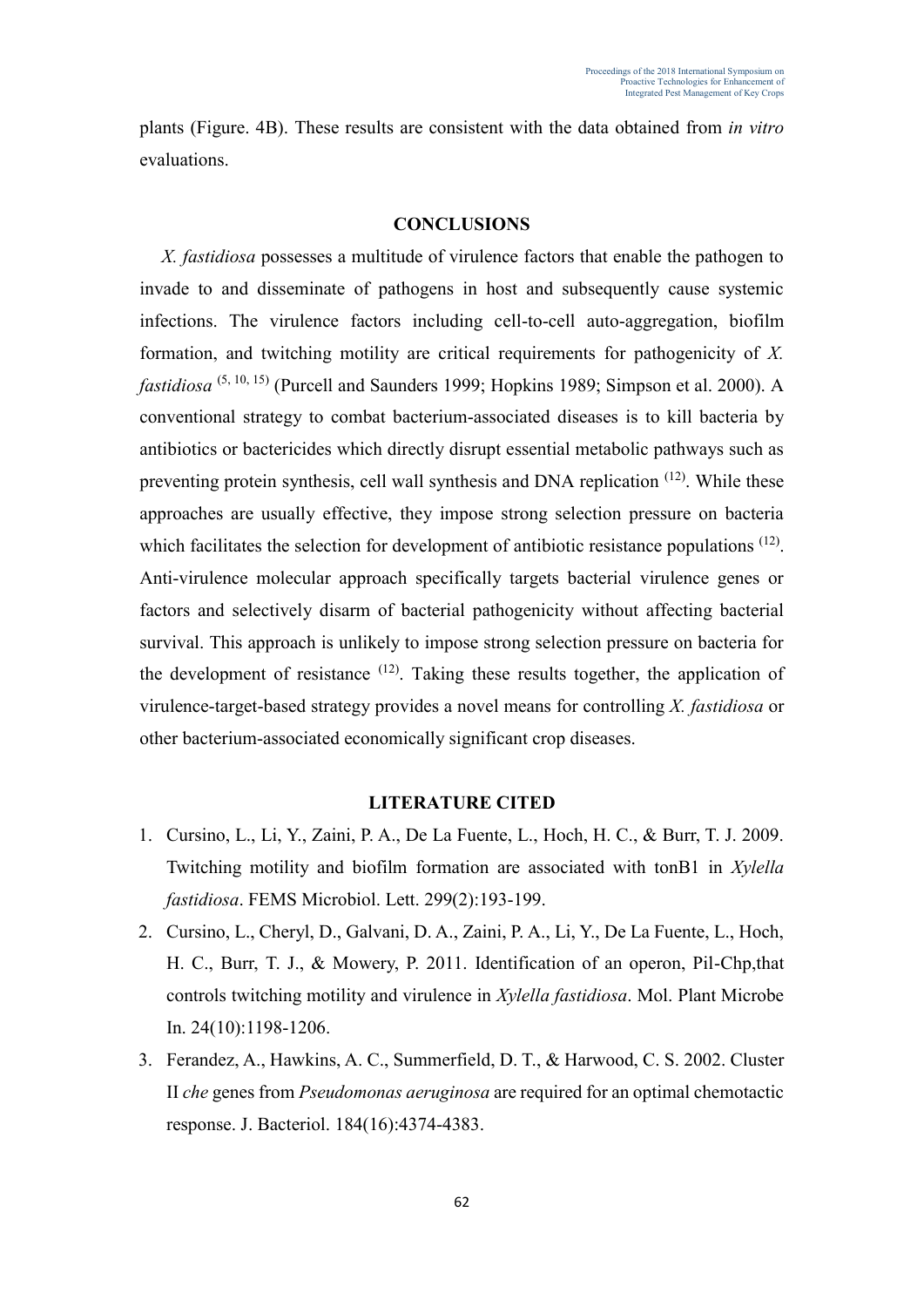- 4. Fulcher, N. B., Holliday, P. M., Klem, E., Cann, M. J., & Wolfgang, M. C. 2010. The *Pseudomonas aeruginosa* Chp chemosensory system regulates intracellular cAMP levels by modulatine adenylate cyclase activity. Mol. Microbiol. 76(4):889- 904.
- 5. Hopkins, D. L. 1989. *Xylella Fastidiosa*: Xylem-limited bacterial pathogen of plants. Annu. Rev. Phytopathol. 27:271-290.
- 6. Hung, D.T., Shakhnovich, E. A., Pierson, E., Mekalanos, J. J. 2005. Small-Molecule Inhibitor of Vibrio cholerae Virulence and Intestinal Colonization. Science 310:670.
- 7. Li, Y., Hao, G., Galvani, C. D., Meng, Y., De La Fuente, L., Hoch, H. C., & Burr, T. J. 2007. Type I and type IV pili of *Xylella fastidiosa* affect twitching motility, biofilm formation and cell-cell aggregation. Microbiology 153(3):719-726.
- 8. Mehta, A. S., Snigdha, K., Potukuchi, [M. S.,](https://www.ncbi.nlm.nih.gov/pubmed/?term=Potukuchi%20MS%5BAuthor%5D&cauthor=true&cauthor_uid=25928839) and Tsonis, [P. A.](https://www.ncbi.nlm.nih.gov/pubmed/?term=Tsonis%20PA%5BAuthor%5D&cauthor=true&cauthor_uid=25928839) 2015. Comparative sequence- and structure-inspired drug design for PilF protein of *Neisseria meningitides*. [Hum Genomics.](https://www.ncbi.nlm.nih.gov/pmc/articles/PMC4425860/) 9(1):5.
- 9. Meng, Y., Li, Y., Galvani, C. D., Hao, G., Turner, J. N., Burr, T. J., & Hoch, H. C. 2005. Upstream migration of *Xylella fastidiosa* via pilus-driven twitching motility. J. Bacteriol. 187:5560-5567.
- 10. Purcell, A.H. and Saunders, S. R. 1999. Glassy-winged sharpshooters expected to increase plant disease. Calif. Agr. 53(2):26-27.
- 11. [Rasko, D. A.](https://www.ncbi.nlm.nih.gov/pubmed/?term=Rasko%20DA%5BAuthor%5D&cauthor=true&cauthor_uid=18719281), [Moreira, C. G.](https://www.ncbi.nlm.nih.gov/pubmed/?term=Moreira%20CG%5BAuthor%5D&cauthor=true&cauthor_uid=18719281), [Li de R.](https://www.ncbi.nlm.nih.gov/pubmed/?term=Li%20de%20R%5BAuthor%5D&cauthor=true&cauthor_uid=18719281), [Reading, N. C.](https://www.ncbi.nlm.nih.gov/pubmed/?term=Reading%20NC%5BAuthor%5D&cauthor=true&cauthor_uid=18719281), [Ritchie, J. M.](https://www.ncbi.nlm.nih.gov/pubmed/?term=Ritchie%20JM%5BAuthor%5D&cauthor=true&cauthor_uid=18719281), [Waldor, M.](https://www.ncbi.nlm.nih.gov/pubmed/?term=Waldor%20MK%5BAuthor%5D&cauthor=true&cauthor_uid=18719281)  [K.](https://www.ncbi.nlm.nih.gov/pubmed/?term=Waldor%20MK%5BAuthor%5D&cauthor=true&cauthor_uid=18719281), [Williams, N.](https://www.ncbi.nlm.nih.gov/pubmed/?term=Williams%20N%5BAuthor%5D&cauthor=true&cauthor_uid=18719281), [Taussig, R.](https://www.ncbi.nlm.nih.gov/pubmed/?term=Taussig%20R%5BAuthor%5D&cauthor=true&cauthor_uid=18719281), [Wei, S.](https://www.ncbi.nlm.nih.gov/pubmed/?term=Wei%20S%5BAuthor%5D&cauthor=true&cauthor_uid=18719281), [Roth, M.](https://www.ncbi.nlm.nih.gov/pubmed/?term=Roth%20M%5BAuthor%5D&cauthor=true&cauthor_uid=18719281), [Hughes, D. T.](https://www.ncbi.nlm.nih.gov/pubmed/?term=Hughes%20DT%5BAuthor%5D&cauthor=true&cauthor_uid=18719281), [Huntley, J. F.](https://www.ncbi.nlm.nih.gov/pubmed/?term=Huntley%20JF%5BAuthor%5D&cauthor=true&cauthor_uid=18719281), [Fina,](https://www.ncbi.nlm.nih.gov/pubmed/?term=Fina%20MW%5BAuthor%5D&cauthor=true&cauthor_uid=18719281)  [M. W.](https://www.ncbi.nlm.nih.gov/pubmed/?term=Fina%20MW%5BAuthor%5D&cauthor=true&cauthor_uid=18719281), [Falck, J. R.](https://www.ncbi.nlm.nih.gov/pubmed/?term=Falck%20JR%5BAuthor%5D&cauthor=true&cauthor_uid=18719281), [Sperandio V.](https://www.ncbi.nlm.nih.gov/pubmed/?term=Sperandio%20V%5BAuthor%5D&cauthor=true&cauthor_uid=18719281) 2008. Targeting QseC signaling and virulence for antibiotic development. [Science](https://www.ncbi.nlm.nih.gov/pubmed/18719281) 5892:1078-1080.
- 12. Rasko, D. A. and Sperandio, V. 2010. Anti-virulence strategies to combat bacteriamediated disease. Nat. Rev. Drug. Discov. 9(2):117-28.
- 13. Rasmussen, L., White, E. L., Pathak, A., Ayala, J. C., Wang, H. X., Wu, J.-H.e, Benitez, J. A., and Silva, A. J. 2011. A High-Throughput screening assay for inhibitors of bacterial motility identifies a novel inhibitor of the  $Na^+$ -driven flagellar motor and virulence gene expression in *Vibrio cholerae*. Antimicrob. Agents Chemother. 55:4134-4143
- 14. Shi, X. Y., & Lin, H. 2016. Visualization of twitching motility and characterization of the role of the *PilG* in *Xylella fastidiosa*. J. Vis. Exp. 8(110):e53816.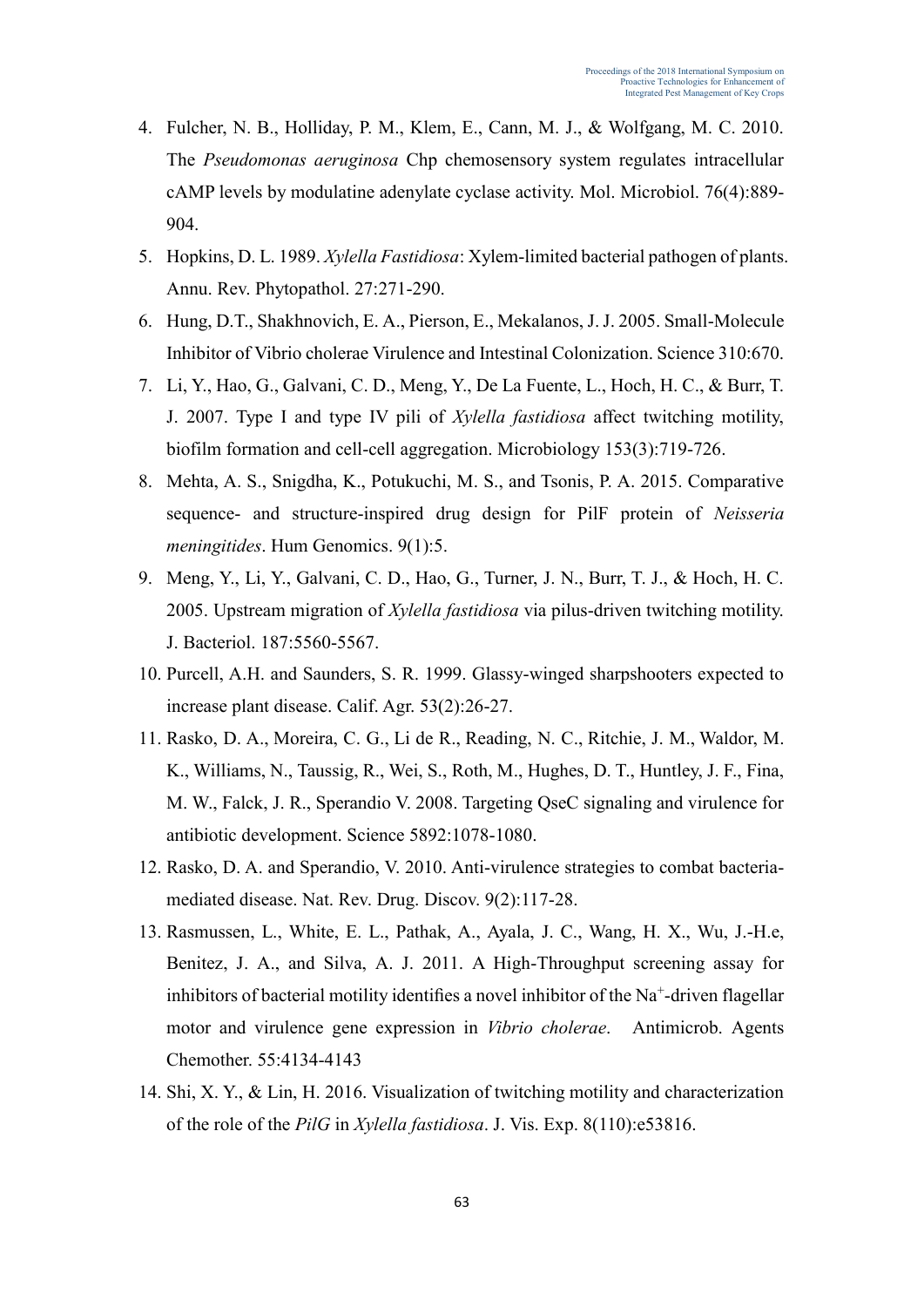- 15. Simpson, A. J. G., Reinach, F. C., Arruda, P., et al. 2000. The genome sequence of the plant pathogen *Xylella fastidiosa*. Nature 406(4792):151-157.
- 16. Sugiyama, S., E. J. Cragoe, Jr., and Y. Imae. 1988. Amiloride, a specific inhibitor for the Na-driven flagellar motor of alkalophilic Bacillus. J. Biol. Chem. 263:8215- 8219.
- 17. Syed, K. A., et al. 2009. The Vibrio cholerae flagellar regulatory hierarchy controls expression of virulence factors. J. Bacteriol. 191:6555-6570.

# **ACKNOWLEDGMENTS**

This work was supported by the United States Department of Agriculture, Agricultural Research Service. "Mention of trade names or commercial products in this publication is solely for the purpose of providing specific information and does not imply recommendation or endorsement by the U.S. Department of Agriculture. USDA is an equal opportunity provider and employer".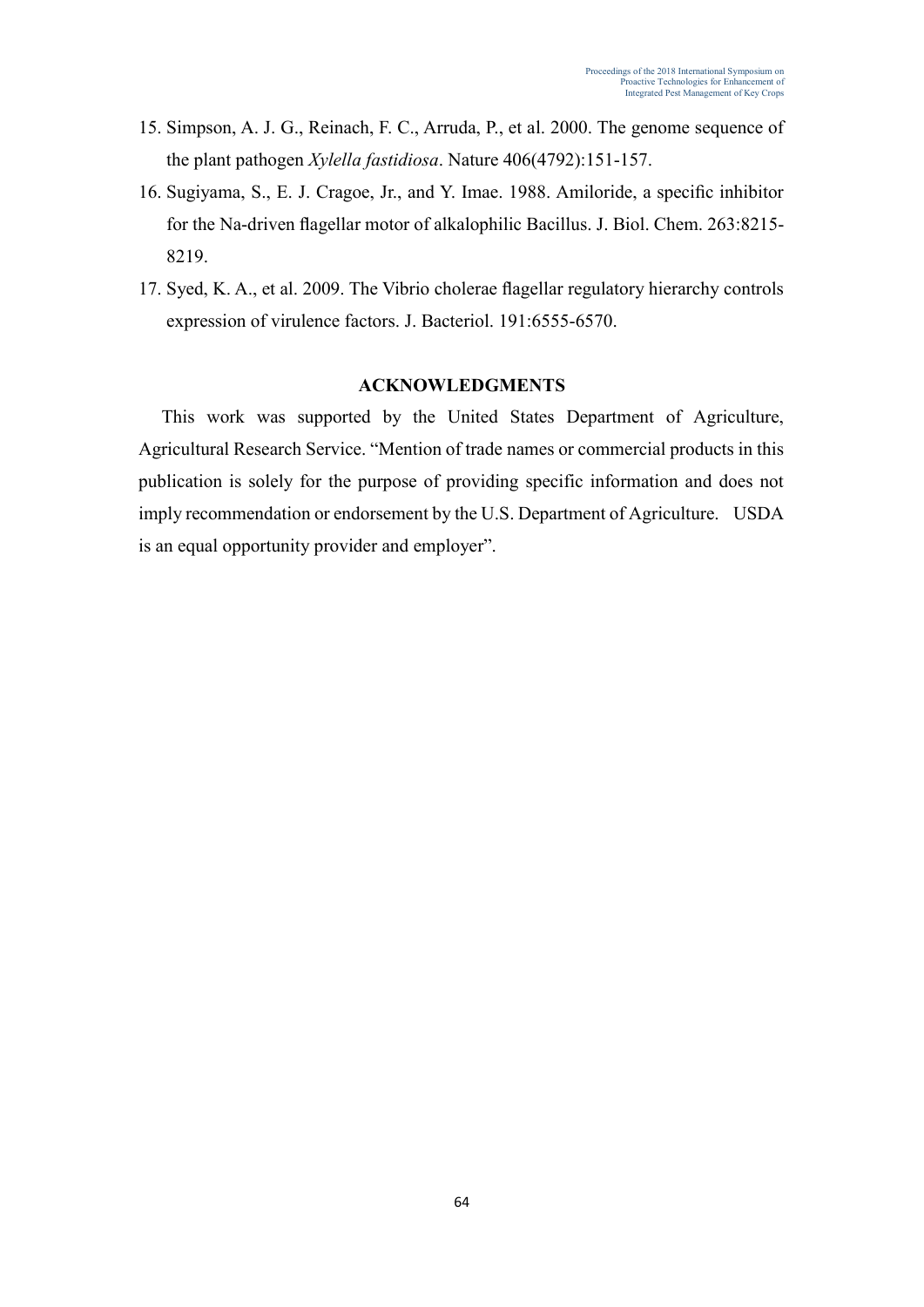

**Fig. 1. A.** Representative cell attachment of *X. fastidiosa* wild type, *XfΔpilG* and *XfΔpilG-*C in PD2 broth. *X. fastidiosa* wt cells showed an attached ring inside wall of the glass tube, no ring was formed in *XfΔpilG* cells under the same cultural conditions. Complemented strain *XfΔpilG-*C restored ring formation. *Xf-*free PD2 medium was served as a negative control. **B.** Quantitative measurement of biofilm formation of *X. fastidiosa* wild type, *XfΔpilG* and *XfΔpilG-*C trains. Data are the average of three replications with error bars indicating standard deviation. Bars with the same lowercase letter are not significantly different (*P<* 0.01). The experiments were repeated three times.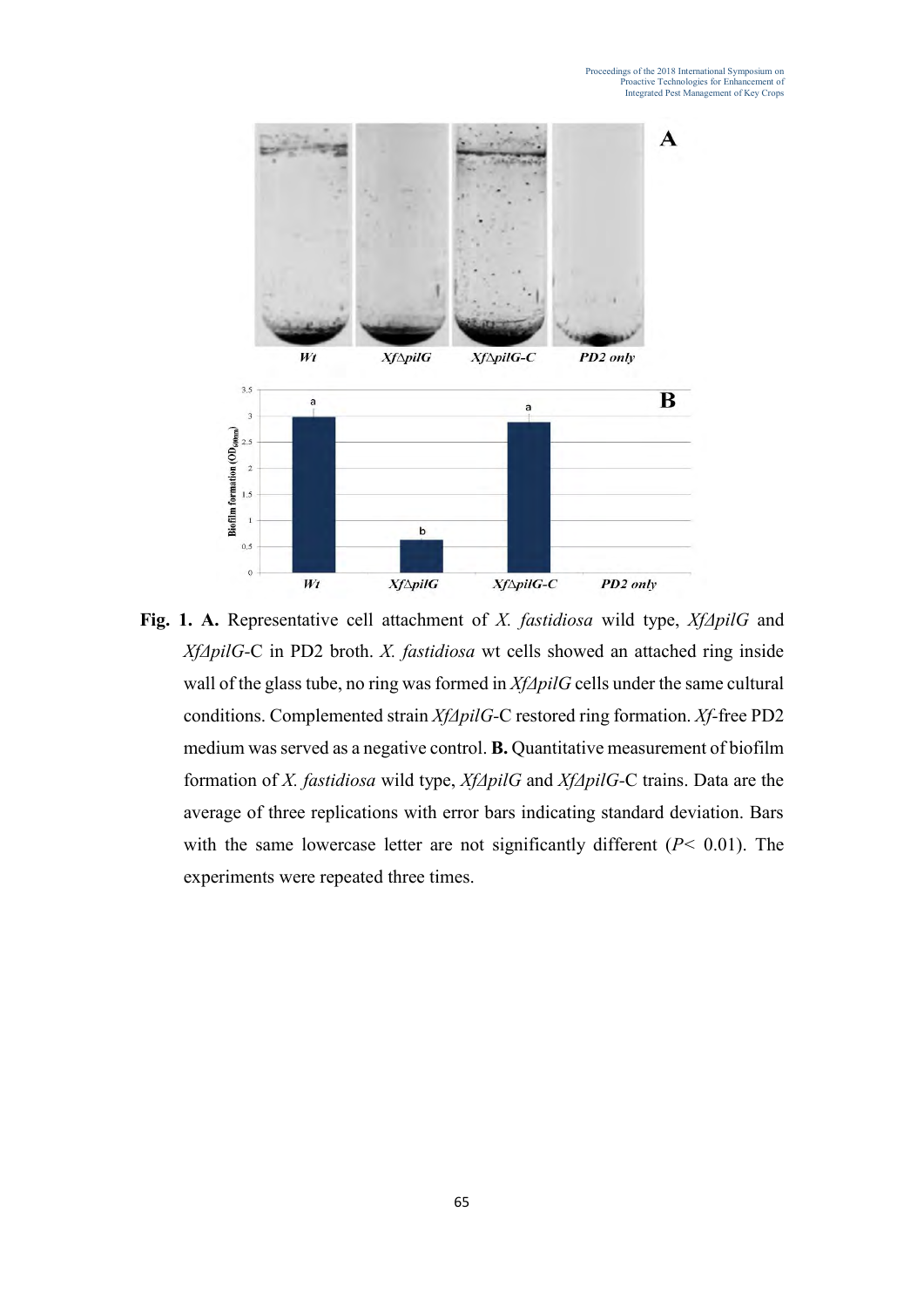

Fig. 2. Pathogenicity assays on Chardonnay grapevines inoculated with PBS (negative control), *X. fastidiosa* wild type, *XfΔpilG* and *XfΔpilG-*C in the greenhouse, respectively. Twenty weeks post-inoculation grapevines inoculated with wt and *XfΔpilG-*C developed typical PD systems while vines infected with *XfΔpilG* showed very mild or no symptoms. The experiments were repeated three times with at least six plants per treatment group.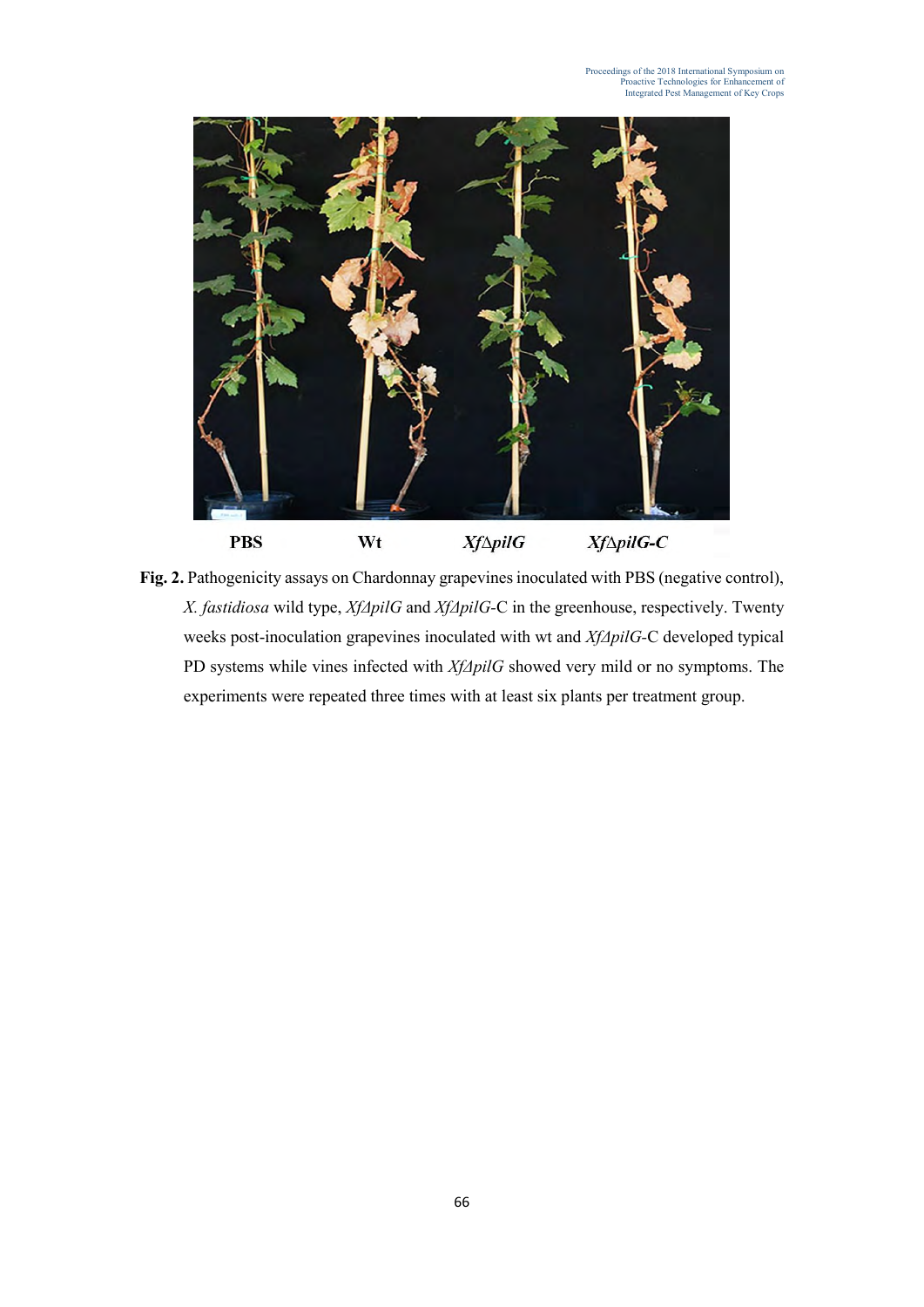

**Fig. 3.** The peripheral fringes were observed in *X. fastidiosa* colonies grown on PD2 agar medium while *pilG* mutant *Xf∆pilG* showed smooth colony morphologies. When PD2 medium was supplemented with  $5\mu$ M,  $10\mu$ M,  $20\mu$ M and  $25 \mu$ M of small molecular inhibitor SM01 (DL-3-Amino butyric acid), no peripheral fringes were observed on *X. fastidiosa* colonies. In contrast, the effective concentrations on suppression of peripheral fringe structure were observed on PD medium supplemented with at least 25µM Kanamycin. The experiments were repeated three times.